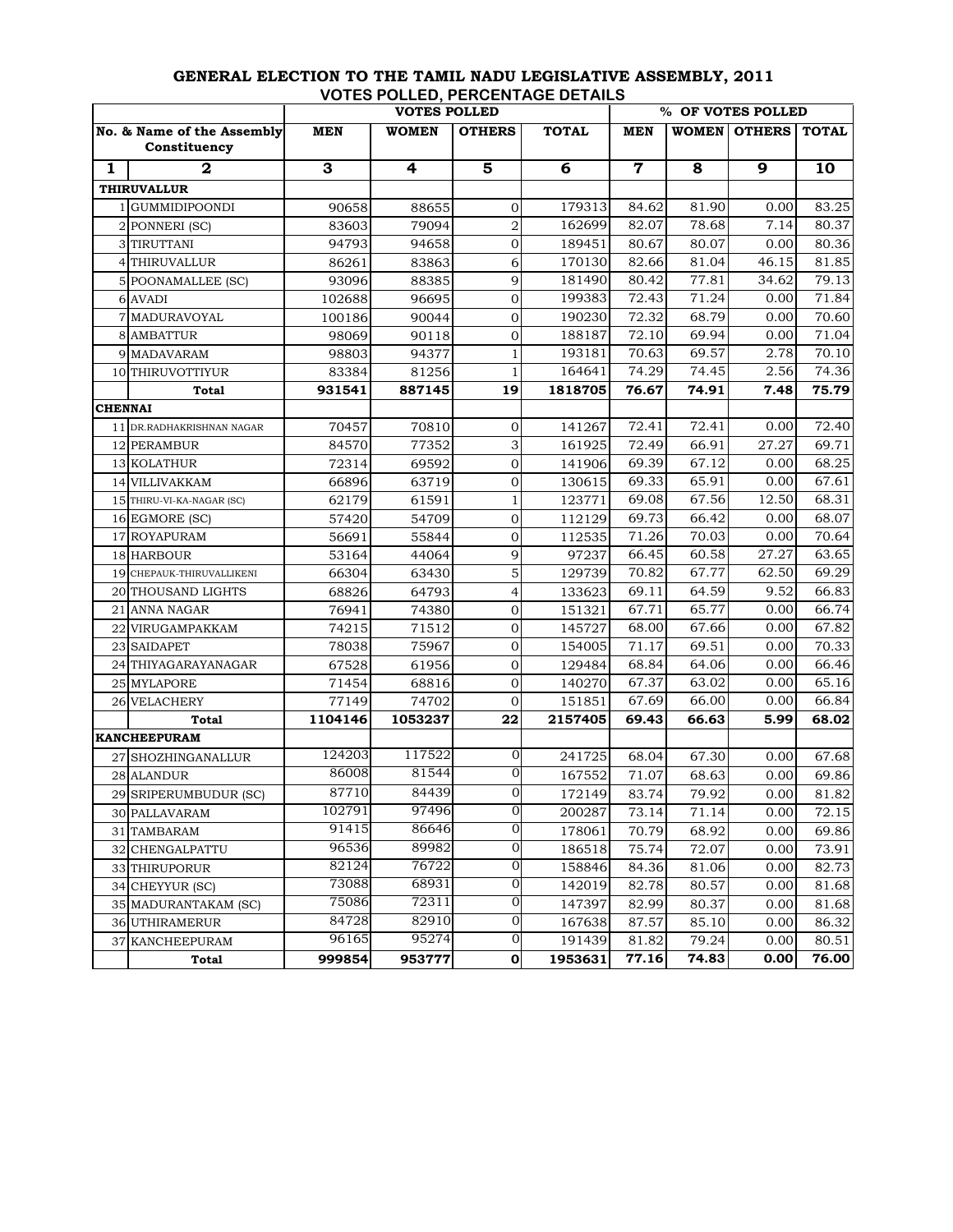|                |                                            |                         | % OF VOTES POLLED |                         |              |             |                         |                |              |
|----------------|--------------------------------------------|-------------------------|-------------------|-------------------------|--------------|-------------|-------------------------|----------------|--------------|
|                | No. & Name of the Assembly<br>Constituency | <b>MEN</b>              | <b>WOMEN</b>      | <b>OTHERS</b>           | <b>TOTAL</b> | <b>MEN</b>  | WOMEN                   | <b>OTHERS</b>  | <b>TOTAL</b> |
| 1              | $\mathbf{2}$                               | $\overline{\mathbf{3}}$ | 4                 | $\overline{\mathbf{5}}$ | 6            | $\mathbf 7$ | $\overline{\mathbf{8}}$ | $\overline{9}$ | 10           |
| <b>VELLORE</b> |                                            |                         |                   |                         |              |             |                         |                |              |
|                | 38 ARAKKONAM (SC)                          | 72048                   | 69761             | $\mathbf{0}$            | 141809       | 80.12       | 77.66                   | 0.00           | 78.89        |
| 39             | <b>SHOLINGUR</b>                           | 91067                   | 88448             | $\mathbf{0}$            | 179515       | 85.61       | 84.22                   | 0.00           | 84.92        |
|                | 40 KATPADI                                 | 74570                   | 76442             | $\mathbf 0$             | 151012       | 80.19       | 80.08                   | 0.00           | 80.14        |
|                | 41 RANIPET                                 | 78858                   | 78444             | $\mathbf 0$             | 157302       | 80.03       | 79.12                   | 0.00           | 79.57        |
| 42             | <b>ARCOT</b>                               | 86712                   | 88409             | $\mathbf 0$             | 175121       | 83.69       | 83.40                   | 0.00           | 83.54        |
|                | 43 VELLORE                                 | 69094                   | 71491             | $\overline{0}$          | 140585       | 72.91       | 74.62                   | 0.00           | 73.77        |
|                | <b>44 ANAIKATTU</b>                        | 73815                   | 73278             | $\mathbf 0$             | 147093       | 79.65       | 78.12                   | 0.00           | 78.88        |
|                | 45 KILVAITHINANKUPPAM (SC)                 | 68630                   | 70588             | $\mathbf 0$             | 139218       | 78.98       | 81.34                   | 0.00           | 80.16        |
|                | 46 GUDIYATTAM (SC)                         | 80543                   | 81012             | $\overline{0}$          | 161555       | 76.73       | 77.20                   | 0.00           | 76.96        |
|                | 47 VANIYAMBADI                             | 73676                   | 73471             | $\overline{0}$          | 147147       | 78.71       | 79.07                   | 0.00           | 78.89        |
|                | <b>48 AMBUR</b>                            | 68633                   | 68202             | $\mathbf{0}$            | 136835       | 78.41       | 77.06                   | 0.00           | 77.74        |
| 49             | <b>JOLARPET</b>                            | 75722                   | 80099             | $\overline{0}$          | 155821       | 79.15       | 84.51                   | 0.00           | 81.82        |
|                | 50 TIRUPATTUR                              | 74888                   | 74129             | $\mathbf{0}$            | 149017       | 81.95       | 82.33                   | 0.00           | 82.13        |
|                | Total                                      | 988256                  | 993774            | $\mathbf 0$             | 1982030      | 79.77       | 79.95                   | 0.00           | 79.86        |
|                | <b>KRISHNAGIRI</b>                         |                         |                   |                         |              |             |                         |                |              |
|                | 51 UTHANGARAI (SC)                         | 77534                   | 75416             | $\mathbf{0}$            | 152950       | 81.39       | 82.36                   | 0.00           | 81.87        |
|                | 52 BARGUR                                  | 78733                   | 79174             | $\overline{0}$          | 157907       | 80.55       | 83.78                   | 0.00           | 82.14        |
|                | 53 KRISHNAGIRI                             | 79251                   | 80261             | $\overline{0}$          | 159512       | 79.65       | 79.95                   | 0.00           | 79.80        |
|                | 54 VEPPANAHALLI                            | 81913                   | 76604             | $\overline{0}$          | 158517       | 85.51       | 85.53                   | 0.00           | 85.52        |
|                | 55 HOSUR                                   | 90706                   | 80866             | $\mathbf 0$             | 171572       | 75.61       | 73.85                   | 0.00           | 74.77        |
|                | 56 THALLI                                  | 81998                   | 72900             | $\mathbf{0}$            | 154898       | 85.07       | 82.86                   | 0.00           | 84.02        |
|                | <b>Total</b>                               | 490135                  | 465221            | $\mathbf 0$             | 955356       | 81.06       | 81.12                   | 0.00           | 81.09        |
|                | <b>DHARMAPURI</b>                          |                         |                   |                         |              |             |                         |                |              |
|                | 57 PALACODU                                | 80300                   | 75667             | $\mathbf 0$             | 155967       | 86.76       | 86.54                   | 0.00           | 86.65        |
|                | 58 PENNAGARAM                              | 83556                   | 78326             | $\mathbf 0$             | 161882       | 82.91       | 82.81                   | 0.00           | 82.86        |
|                | 59 DHARMAPURI                              | 85787                   | 81440             | $\mathbf 0$             | 167227       | 77.96       | 76.98                   | 0.00           | 77.48        |
|                | 60 PAPPIREDDIPPATTI                        | 85916                   | 81893             | $\boldsymbol{0}$        | 167809       | 80.67       | 80.37                   | 0.00           | 80.52        |
|                | 61 HARUR (SC)                              | 77568                   | 72078             | $\boldsymbol{0}$        | 149646       | 79.99       | 78.64                   | 0.00           | 79.33        |
|                | Total<br>TIRUVANNAMALAI                    | 413127                  | 389404            | $\bf{0}$                | 802531       | 81.51       | 80.89                   | 0.00           | 81.21        |
|                | 62 CHENGAM (SC)                            | 90026                   | 88093             | $\mathbf 0$             | 178119       | 84.23       | 84.27                   | 0.00           | 84.25        |
|                | 63 TIRUVANNAMALAI                          | 84352                   |                   | $\mathbf 0$             | 171338       | 80.39       | 81.02                   | 0.00           | 80.71        |
|                | 64 KILPENNATHUR                            | 86300                   | 86986<br>86806    | $\mathbf 0$             | 173106       | 84.26       | 84.54                   | 0.00           | 84.40        |
|                | 65 KALASAPAKKAM                            | 78552                   | 76861             | $\mathbf 0$             | 155413       | 86.76       | 86.32                   | 0.00           | 86.54        |
|                | 66 POLUR                                   | 83171                   | 83229             | $\mathbf 0$             | 166400       | 84.69       | 85.54                   | 0.00           | 85.11        |
|                | 67 ARANI                                   | 90006                   | 90280             | $\boldsymbol{0}$        | 180286       | 84.07       | 82.99                   | 0.00           | 83.53        |
|                | 68 CHEYYAR                                 | 90555                   | 88336             | $\mathbf 0$             | 178891       | 85.60       | 83.96                   | 0.00           | 84.78        |
|                | 69 VANDAVASI (SC)                          | 82318                   | 79811             | $\mathbf 0$             | 162129       | 81.65       | 81.36                   | 0.00           | 81.51        |
|                | Total                                      | 685280                  | 680402            | $\mathbf 0$             | 1365682      | 83.91       | 83.69                   | 0.00           | 83.80        |
|                | <b>VILLUPURAM</b>                          |                         |                   |                         |              |             |                         |                |              |
|                | 70 GINGEE                                  | 87539                   | 86254             | $\mathbf{1}$            | 173794       | 81.32       | 81.70                   | 12.50          | 81.50        |
| 71             | <b>MAILAM</b>                              | 77148                   | 74020             | 1                       | 151169       | 82.75       | 81.98                   | 16.67          | 82.37        |
|                | 72 TINDIVANAM (SC)                         | 76599                   | 75856             | 1                       | 152456       | 81.19       | 80.65                   | 16.67          | 80.92        |
|                | 73 VANUR (SC)                              | 81230                   | 77236             | $\mathbf 0$             | 158466       | 82.08       | 79.56                   | 0.00           | 80.83        |
|                | 74 VILLUPURAM                              | 85905                   | 85760             | 3                       | 171668       | 82.27       | 81.81                   | 42.86          | 82.04        |
|                | 75 VIKRAVANDI                              | 77349                   | 74514             | $\mathbf{1}$            | 151864       | 81.45       | 81.30                   | 25.00          | 81.37        |
|                | 76 TIRUKKOYILUR                            | 81307                   | 77392             | $\boldsymbol{0}$        | 158699       | 80.73       | 80.86                   | 0.00           | 80.79        |
|                | 77 ULUNDURPETTAI                           | 96232                   | 94345             | $\mathbf 1$             | 190578       | 82.16       | 84.38                   | 6.67           | 83.24        |
|                | 78 RISHIVANDIYAM                           | 79296                   | 91771             | $\mathbf 0$             | 171067       | 74.32       | 91.76                   | 0.00           | 82.75        |
|                | 79 SANKARAPURAM                            | 83496                   | 87003             | 0                       | 170499       | 78.53       | 84.98                   | 0.00           | 81.69        |
|                | 80 KALLAKURICHI (SC)                       | 87290                   | 90796             | 0                       | 178086       | 78.88       | 85.24                   | 0.00           | 82.00        |
|                | <b>Total</b>                               | 913391                  | 914947            | 8                       | 1828346      | 80.47       | 83.18                   | 7.92           | 81.80        |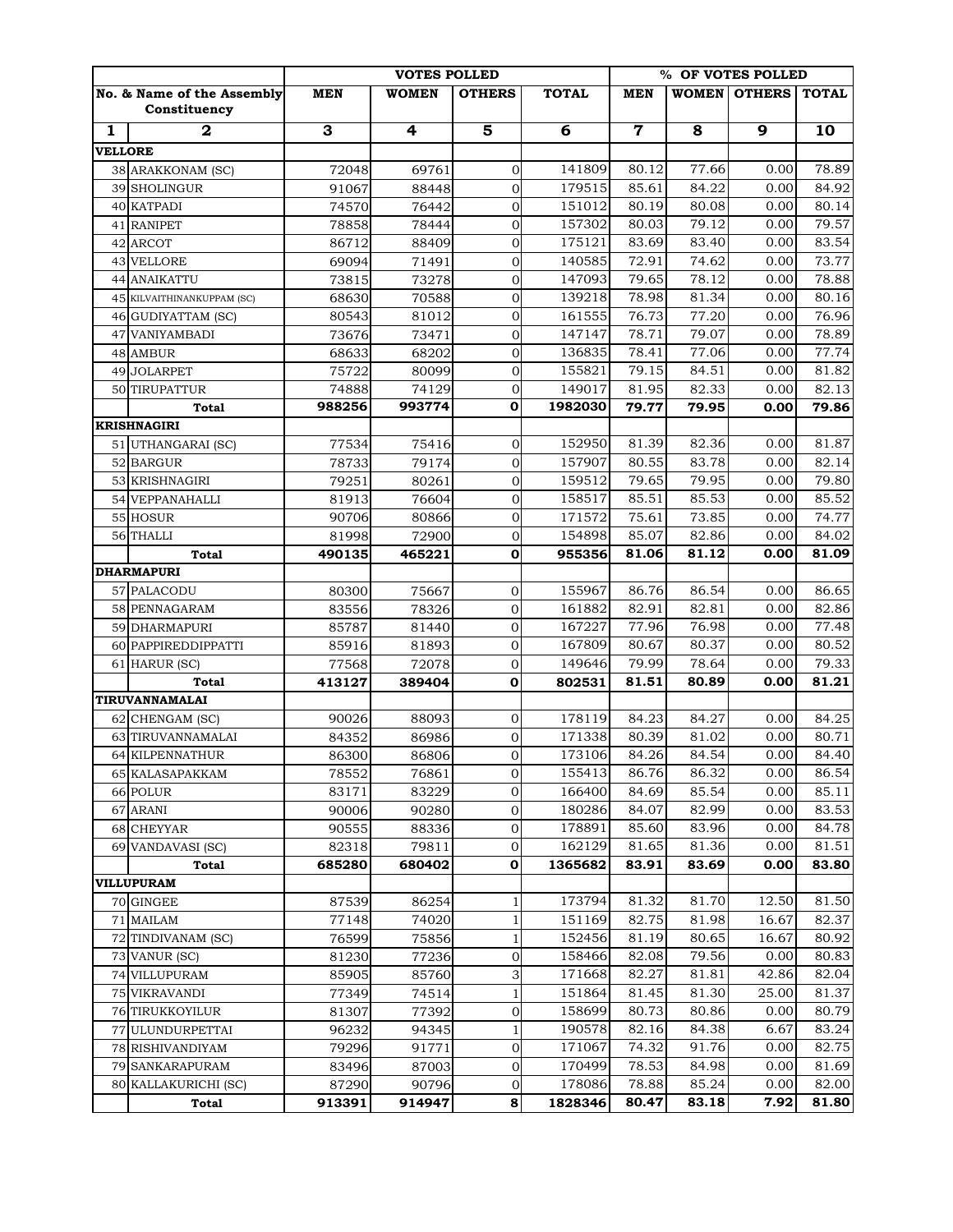|              |                            |            | % OF VOTES POLLED |                                 |                  |            |                |                |              |
|--------------|----------------------------|------------|-------------------|---------------------------------|------------------|------------|----------------|----------------|--------------|
|              | No. & Name of the Assembly | <b>MEN</b> | <b>WOMEN</b>      | <b>OTHERS</b>                   | <b>TOTAL</b>     | <b>MEN</b> | <b>WOMEN</b>   | <b>OTHERS</b>  | <b>TOTAL</b> |
|              | Constituency               |            |                   |                                 |                  |            |                |                |              |
| 1            | $\mathbf{2}$               | 3          | 4                 | $\overline{\mathbf{5}}$         | 6                | 7          | 8              | $\overline{9}$ | 10           |
| <b>SALEM</b> |                            |            |                   |                                 |                  |            |                |                |              |
|              | 81 GANGAVALLI (SC)         | 73951      | 75420             | 0                               | 149371           | 80.88      | 82.19          | 0.00           | 81.53        |
|              | 82 ATTUR (SC)              | 78489      | 79996             | $\mathbf 0$                     | 158485           | 80.53      | 80.54          | 0.00           | 80.53        |
|              | 83 YERCAUD (ST)            | 90543      | 88473             | $\overline{a}$                  | 179018           | 85.97      | 84.53          | 100.00         | 85.25        |
|              | 84 OMALUR                  | 99075      | 89475             | $\mathbf 0$                     | 188550           | 83.95      | 82.04          | 0.00           | 83.03        |
|              | 85 METTUR                  | 88295      | 80647             | $\mathbf 0$                     | 168942           | 80.24      | 78.64          | 0.00           | 79.46        |
|              | 86 EDAPPADI                | 96669      | 88480             | $\mathbf 0$                     | 185149           | 86.21      | 84.46          | 0.00           | 85.36        |
|              | 87 SANKARI                 | 95918      | 88584             | $\mathbf{1}$                    | 184503           | 86.78      | 85.17          | 6.67           | 86.00        |
|              | 88 SALEM (WEST)            | 87112      | 82193             | $\mathbf 0$                     | 169305           | 80.67      | 78.75          | 0.00           | 79.73        |
|              | 89 SALEM (NORTH)           | 82735      | 80026             | $\overline{a}$                  | 162763           | 75.41      | 73.06          | 11.11          | 74.23        |
|              | 90 SALEM (SOUTH)           | 87646      | 85433             | $\mathbf{1}$                    | 173080           | 79.70      | 77.73          | 5.26           | 78.71        |
|              | 91 VEERAPANDI              | 91839      | 87633             | $\mathbf 0$                     | 179472           | 89.44      | 88.69          | 0.00           | 89.07        |
|              | <b>Total</b>               | 972272     | 926360            | 6                               | 1898638          | 82.73      | 81.35          | 5.50           | 82.05        |
|              | <b>NAMAKKAL</b>            |            |                   |                                 |                  |            |                |                |              |
|              | 92 RASIPURAM (SC)          | 81455      | 79953             | $\mathbf{0}$                    | 161408           | 83.60      | 82.34          | 0.00           | 82.97        |
|              | 93 SENTHAMANGALAM (ST)     | 79296      | 81477             | $\overline{0}$                  | 160773           | 80.36      | 82.34          | 0.00           | 81.35        |
|              | 94 NAMAKKAL                | 81866      | 86938             | $\mathbf 0$                     | 168804           | 79.99      | 83.31          | 0.00           | 81.67        |
|              | 95 PARAMATHI-VELUR         | 73506      | 77778             | $\mathbf 0$                     | 151284           | 79.68      | 82.42          | 0.00           | 81.07        |
|              | 96 TIRUCHENGODU            | 74636      | 74761             | 3                               | 149400           | 81.73      | 81.92          | 75.00          | 81.82        |
|              | 97 KUMARAPALAYAM           | 81047      | 79926             | $\mathbf 0$                     | 160973           | 86.54      | 86.17          | 0.00           | 86.36        |
|              | <b>Total</b>               | 471806     | 480833            | 3                               | 952642           | 81.96      | 83.07          | 75.00          | 82.52        |
| <b>ERODE</b> |                            |            |                   |                                 |                  |            |                |                |              |
|              | 98 ERODE (EAST)            | 68670      | 67211             | $\mathbf 0$                     | 135881           | 78.42      | 76.57          | 0.00           | 77.49        |
|              | 99 ERODE (WEST)            | 77781      | 74743             | $\mathbf{1}$                    | 152525           | 80.05      | 77.91          | 4.76           | 78.98        |
|              | 100 MODAKKURICHI           | 77756      | 75017             | $\mathbf 0$                     | 152773           | 83.22      | 79.49          | 0.00           | 81.34        |
|              | 103 PERUNDURAI             | 77711      | 71667             | $\overline{a}$                  | 149380           | 86.35      | 81.22          | 20.00          | 83.81        |
|              | 104 BHAVANI                | 82588      | 77497             | $\mathbf{0}$                    | 160085           | 82.90      | 80.35          | 0.00           | 81.64        |
|              | 105 ANTHIYUR               | 74114      | 68616             | $\overline{0}$                  | 142730           | 83.61      | 80.75          | 0.00           | 82.21        |
|              | 106 GOBICHETTIPALAYAM      | 89205      | 84857             | 0                               | 174062           | 84.91      | 81.66          | 0.00           | 83.29        |
|              | 107 BHAVANISAGAR (SC)      | 84265      | 78939             | $\mathbf{1}$                    | 163205           | 83.27      | 80.33          | 20.00          | 81.82        |
|              | Total                      | 632090     | 598547            | 4                               | 1230641          | 82.88      | 79.81          | 8.00           | 81.36        |
|              | <b>TIRUPPUR</b>            |            |                   |                                 |                  |            |                |                |              |
|              | 101 DHARAPURAM (SC)        | 83030      | 78703             | 0                               | 161733           | 80.61      | 77.09          | 0.00           | 78.86        |
|              | 102 KANGAYAM               | 81202      | 76615             | $\overline{0}$                  | 157817           | 83.30      | 79.74          | 0.00           | 81.53        |
|              | 112 AVANASHI (SC)          | 80868      | 73490             | $\mathbf 0$                     | 154358           | 82.73      | 77.37          | 0.00           | 80.09        |
|              | 113 TIRUPPUR (NORTH)       | 85787      | 75086             | $\mathbf 0$                     | 160873           | 75.59      | 73.04          | 0.00           | 74.37        |
|              | 114 TIRUPPUR (SOUTH)       | 65505      | 56773             | $\boldsymbol{0}$                | 122278           | 74.52      | 70.97          | 0.00           | 72.83        |
|              | 115 PALLADAM               | 93413      | 83280             | $\boldsymbol{0}$                | 176693           | 79.29      | 75.19          | 0.00           | 77.30        |
|              | 125 UDUMALPET              | 79267      | 76997             | $\boldsymbol{0}$                | 156264           | 79.03      | 76.93          | 0.00           | 77.98        |
|              | 126 MADATHUKULAM           | 73457      | 69720             | $\mathbf 0$                     | 143177           | 82.51      | 79.90          | 0.00           | 81.22        |
|              | Total                      | 642529     | 590664            | 0                               | 1233193          | 79.64      | 76.31          | 0.00           | 78.01        |
|              | THE NILGIRIS               |            |                   |                                 |                  |            |                |                |              |
|              | 108 UDHAGAMANDALAM         | 62124      | 59547             | 0                               | 121671<br>113871 | 72.80      | 69.35          | 0.00           | 71.07        |
|              | 109 GUDALUR (SC)           | 57208      | 56663             | $\mathbf 0$                     |                  | 71.61      | 71.40<br>72.13 | 0.00<br>0.00   | 71.51        |
|              | 110 COONOOR                | 60437      | 60268             | $\boldsymbol{0}$<br>$\mathbf 0$ | 120705           | 74.43      |                |                | 73.26        |
|              | Total                      | 179769     | 176478            |                                 | 356247           | 72.95      | 70.94          | 0.00           | 71.94        |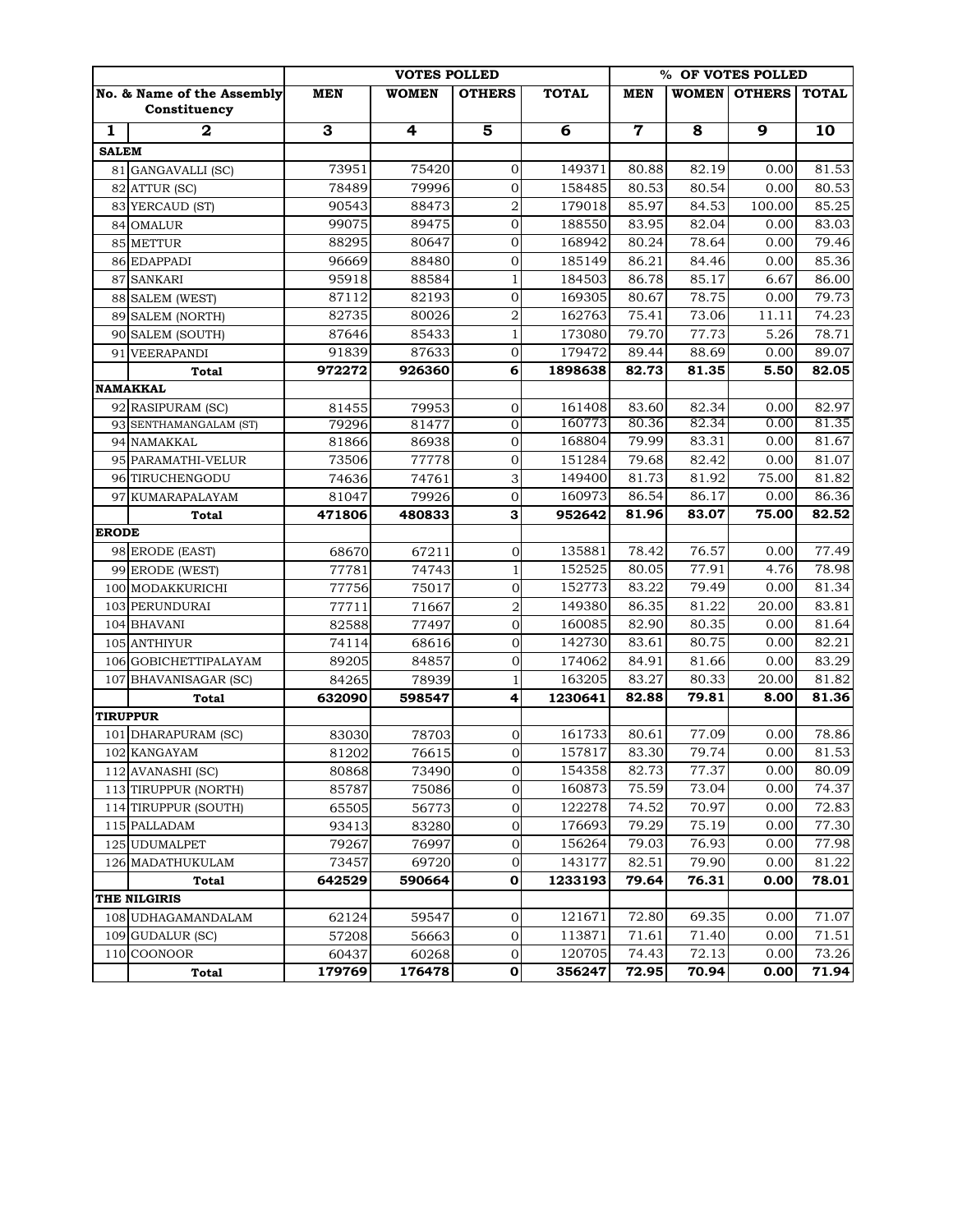|                 |                                 |                | % OF VOTES POLLED |                         |                  |                |                |                |                    |
|-----------------|---------------------------------|----------------|-------------------|-------------------------|------------------|----------------|----------------|----------------|--------------------|
|                 | No. & Name of the Assembly      | <b>MEN</b>     | <b>WOMEN</b>      | <b>OTHERS</b>           | <b>TOTAL</b>     | <b>MEN</b>     | <b>WOMEN</b>   | <b>OTHERS</b>  | <b>TOTAL</b>       |
|                 | Constituency                    |                |                   |                         |                  |                |                |                |                    |
| 1               | $\mathbf{2}$                    | 3              | 4                 | $\overline{\mathbf{5}}$ | 6                | $\mathbf 7$    | 8              | $\overline{9}$ | 10                 |
|                 | <b>COIMBATORE</b>               |                |                   |                         |                  |                |                |                |                    |
|                 | 111 METTUPPALAYAM               | 87400          | 83775             | 0                       | 171175           | 82.13          | 79.57          | 0.00           | 80.86              |
|                 | 116 SULUR                       | 87661          | 81737             | $\mathbf 0$             | 169398           | 81.82          | 78.33          | 0.00           | 80.10              |
|                 | 117 KAVUNDAMPALAYAM             | 111727         | 104844            | $\mathbf 0$             | 216571           | 74.69          | 72.32          | 0.00           | 73.52              |
|                 | 118 COIMBATORE (NORTH)          | 79756          | 75004             | 0                       | 154760           | 70.69          | 68.85          | 0.00           | 69.79              |
|                 | 119 THONDAMUTHUR                | 82201          | 77853             | $\mathbf 0$             | 160054           | 76.38          | 73.77          | 0.00           | 75.09              |
|                 | 120 COIMBATORE (SOUTH)          | 73595          | 69413             | $\mathbf 0$             | 143008           | 73.09          | 69.78          | 0.00           | 71.45              |
|                 | 121 SINGANALLUR                 | 81788          | 76872             | $\mathbf 0$             | 158660           | 70.25          | 67.52          | 0.00           | 68.90              |
|                 | 122 KINATHUKADAVU               | 85587          | 81691             | $\mathbf 0$             | 167278           | 79.55          | 76.41          | 0.00           | 77.98              |
|                 | 123 POLLACHI                    | 72076          | 69216             | $\mathbf 0$             | 141292           | 81.61          | 78.04          | 0.00           | 79.82              |
|                 | 124 VALPARAI (SC)               | 62176          | 61899             | $\mathbf 0$             | 124075           | 77.52          | 75.61          | 0.00           | $\overline{76.56}$ |
|                 | Total                           | 823967         | 782304            | O                       | 1606271          | 76.52          | 73.81          | 0.00           | 75.18              |
| <b>DINDIGUL</b> |                                 |                |                   |                         |                  |                |                |                |                    |
| 127             | <b>PALANI</b>                   | 86774          | 82502             | $\mathbf{0}$            | 169276           | 82.25          | 79.12          | 0.00           | 80.70              |
|                 | 128 ODDANCHATRAM                | 84524          | 83785             | $\overline{0}$          | 168309           | 86.03          | 85.78          | 0.00           | 85.91              |
|                 | 129 ATHOOR                      | 93497          | 96239             | $\mathbf 0$             | 189736           | 83.30          | 84.31          | 0.00           | 83.81              |
|                 | 130 NILAKKOTTAI (SC)            | 72111          | 70884             | $\mathbf 0$             | 142995           | 79.34          | 78.54          | 0.00           | 78.94              |
|                 | 131 NATHAM                      | 88235          | 87706             | $\mathbf{0}$            | 175941           | 84.83          | 84.95          | 0.00           | 84.89              |
|                 | 132 DINDIGUL                    | 73691          | 73451             | $\mathbf{0}$            | 147142           | 77.05          | 76.17          | 0.00           | 76.61              |
|                 | 133 VEDASANDUR                  | 84551          | 83304             | $\mathbf 0$             | 167855           | 79.82          | 78.91          | 0.00           | 79.37              |
|                 | <b>Total</b>                    | 583383         | 577871            | $\mathbf 0$             | 1161254          | 81.88          | 81.21          | 0.00           | 81.55              |
| <b>KARUR</b>    |                                 |                |                   |                         |                  |                |                |                |                    |
|                 | 134 ARAVAKURICHI                | 70270          | 75691             | $\mathbf 0$             | 145961           | 83.47          | 87.73          | 0.00           | 85.63              |
|                 | 135 KARUR                       | 78850          | 83494             | $\mathbf{0}$            | 162344           | 83.17          | 83.99          | 0.00           | 83.59              |
|                 | 136 KRISHNARAYAPURAM (SC)       | 74900          | 76365             | 26                      | 151291           | 85.92          | 87.20          | 96.30          | 86.56              |
|                 | 137 KULITHALAI                  | 79084          | 80176             | $\mathbf{0}$            | 159260           | 88.33          | 88.99          | 0.00           | 88.66              |
|                 | Total                           | 303104         | 315726            | 26                      | 618856           | 85.21          | 86.90          | 96.30          | 86.06              |
|                 | TIRUCHIRAPPALLI                 |                |                   |                         |                  |                |                |                |                    |
|                 | 138 MANAPPARAI                  | 86226          | 86126             | $\mathbf 0$             | 172352<br>178868 | 79.48          | 79.98          | 0.00<br>10.00  | 79.73              |
|                 | 139 SRIRANGAM                   | 89916          | 88951             | $\mathbf{1}$            |                  | 81.51          | 80.39          |                | 80.95              |
|                 | 140 TIRUCHIRAPPALLI (WEST)      | 75948          | 78116             | $\mathbf 0$             | 154064<br>151155 | 74.79          | 75.08          | 0.00           | 74.93              |
|                 | 141 TIRUCHIRAPPALLI (EAST)      | 75631          | 75516             | 8                       | 150408           | 75.67<br>71.93 | 74.82<br>71.94 | 36.36<br>73.91 | 75.24<br>71.94     |
|                 | 142 THIRUVERUMBUR               | 75898<br>70870 | 74493<br>74669    | 17                      | 145542           | 81.96          | 84.60          | 60.00          | 83.29              |
|                 | 143 LALGUDI                     | 77732          | 78541             | 3                       | 156273           | 83.79          | 84.32          | 0.00           | 84.05              |
|                 | 144 MANACHANALLUR<br>145 MUSIRI | 74941          |                   | 0<br>0                  | 150949           | 81.11          | 82.33          | 0.00           | 81.72              |
|                 | 146 THURAIYUR (SC)              | 71747          | 76008<br>76081    | 0                       | 147828           | 79.99          | 83.46          | 0.00           | 81.74              |
|                 | Total                           | 698909         | 708501            | 29                      | 1407439          | 78.78          | 79.45          | 43.94          | 79.12              |
|                 | <b>PERAMBALUR</b>               |                |                   |                         |                  |                |                |                |                    |
|                 | 147 PERAMBALUR (SC)             | 89806          | 98280             | 0                       | 188086           | 80.05          | 84.62          | 0.00           | 82.37              |
|                 | 148 KUNNAM                      | 80816          | 93035             | 0                       | 173851           | 76.79          | 86.59          | 0.00           | 81.74              |
|                 | Total                           | 170622         | 191315            | 0                       | 361937           | 78.47          | 85.56          | 0.00           | 82.07              |
|                 | <b>ARIYALUR</b>                 |                |                   |                         |                  |                |                |                |                    |
|                 | 149 ARIYALUR                    | 90501          | 94776             | 0                       | 185277           | 83.31          | 86.13          | 0.00           | 84.73              |
|                 | 150 JAYANKONDAM                 | 87753          | 91479             | $\boldsymbol{0}$        | 179232           | 81.19          | 84.99          | 0.00           | 83.09              |
|                 | Total                           | 178254         | 186255            | 0                       | 364509           | 82.25          | 85.56          | 0.00           | 83.91              |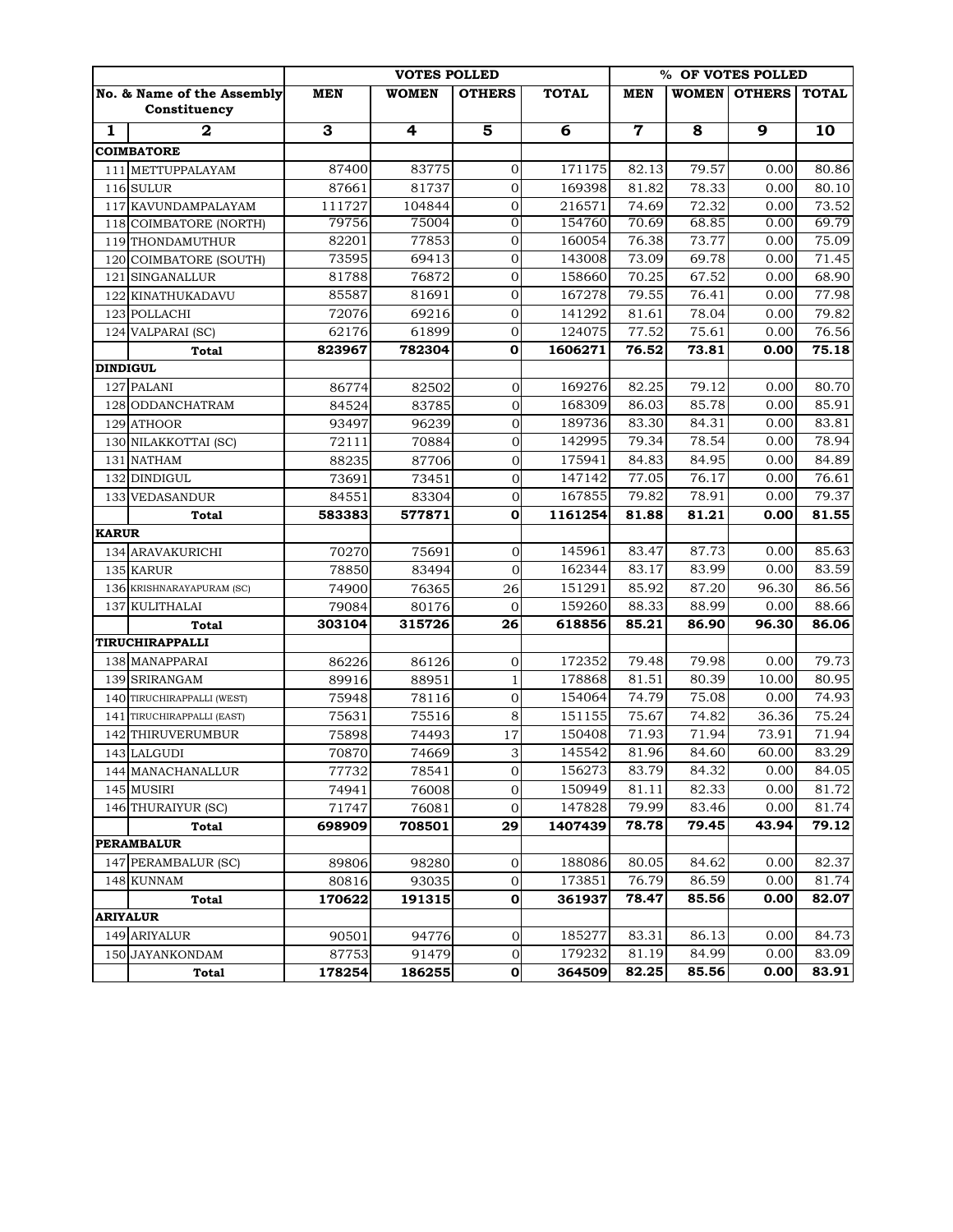|   |                                            | <b>VOTES POLLED</b> |              |                | % OF VOTES POLLED |             |       |                        |       |
|---|--------------------------------------------|---------------------|--------------|----------------|-------------------|-------------|-------|------------------------|-------|
|   | No. & Name of the Assembly<br>Constituency | <b>MEN</b>          | <b>WOMEN</b> | <b>OTHERS</b>  | <b>TOTAL</b>      | <b>MEN</b>  |       | WOMEN   OTHERS   TOTAL |       |
| 1 | $\overline{2}$                             | 3                   | 4            | 5              | 6                 | $\mathbf 7$ | 8     | $\overline{9}$         | 10    |
|   | <b>CUDDALORE</b>                           |                     |              |                |                   |             |       |                        |       |
|   | 151 TITTAKUDI (SC)                         | 65375               | 73460        | $\mathbf 0$    | 138835            | 73.69       | 84.42 | 0.00                   | 79.01 |
|   | 152 VRIDDHACHALAM                          | 77330               | 80222        | $\mathbf{1}$   | 157553            | 77.29       | 83.76 | 20.00                  | 80.45 |
|   | 153 NEYVELI                                | 70350               | 65725        | $\mathbf{0}$   | 136075            | 82.29       | 81.55 | 0.00                   | 81.93 |
|   | 154 PANRUTI                                | 80864               | 80102        | $\mathbf 0$    | 160966            | 83.15       | 82.89 | 0.00                   | 83.02 |
|   | 155 CUDDALORE                              | 70450               | 70965        | $\mathbf 0$    | 141415            | 77.56       | 77.97 | 0.00                   | 77.77 |
|   | 156 KURINJIPADI                            | 80014               | 77089        | $\mathbf 0$    | 157103            | 85.69       | 87.11 | 0.00                   | 86.38 |
|   | 157 BHUVANAGIRI                            | 85631               | 83708        | $\mathbf{0}$   | 169339            | 80.89       | 82.39 | 0.00                   | 81.62 |
|   | 158 CHIDAMBARAM                            | 73276               | 74782        | $\mathbf{O}$   | 148058            | 75.89       | 78.85 | 0.00                   | 77.36 |
|   | 159 KATTUMANNARKOIL (SC)                   | 72020               | 72178        | $\mathbf{0}$   | 144198            | 76.49       | 82.17 | 0.00                   | 79.23 |
|   | Total                                      | 675310              | 678231       | $\mathbf{1}$   | 1353542           | 79.23       | 82.33 | 20.00                  | 80.75 |
|   | <b>NAGAPATTINAM</b>                        |                     |              |                |                   |             |       |                        |       |
|   | 160 SIRKAZHI (SC)                          | 75929               | 77237        | $\mathbf{0}$   | 153166            | 77.25       | 80.08 | 0.00                   | 78.65 |
|   | 161 MAYILADUTHURAI                         | 70457               | 70758        | $\mathbf{0}$   | 141215            | 75.04       | 77.78 | 0.00                   | 76.39 |
|   | 162 POOMPUHAR                              | 83580               | 85398        | $\mathbf{0}$   | 168978            | 77.60       | 81.86 | 0.00                   | 79.70 |
|   | 163 NAGAPATTINAM                           | 57864               | 62424        | $\mathbf 0$    | 120288            | 76.90       | 81.53 | 0.00                   | 79.24 |
|   | 164 KILVELUR (SC)                          | 62463               | 67219        | $\mathbf{0}$   | 129682            | 88.23       | 95.57 | 0.00                   | 91.89 |
|   | 165 VEDARANYAM                             | 59801               | 61051        | $\mathbf 0$    | 120852            | 77.62       | 78.36 | 0.00                   | 77.99 |
|   | <b>Total</b>                               | 410094              | 424087       | 0              | 834181            | 78.42       | 82.10 | 0.00                   | 80.25 |
|   | <b>THIRUVARUR</b>                          |                     |              |                |                   |             |       |                        |       |
|   | 166 THIRUTHURAIPOONDI (SC)                 | 75739               | 80093        | $\mathbf{O}$   | 155832            | 78.07       | 82.87 | 0.00                   | 80.46 |
|   | 167 MANNARGUDI                             | 79310               | 86230        | $\mathbf{0}$   | 165540            | 77.03       | 84.23 | 0.00                   | 80.62 |
|   | 168 THIRUVARUR                             | 83292               | 88633        | 2              | 171927            | 79.46       | 84.81 | 50.00                  | 82.13 |
|   | 169 NANNILAM                               | 89453               | 90579        | $\mathbf{0}$   | 180032            | 79.67       | 85.15 | 0.00                   | 82.33 |
|   | Total                                      | 327794              | 345535       | $\bf{2}$       | 673331            | 78.59       | 84.29 | 50.00                  | 81.42 |
|   | <b>THANJAVUR</b>                           |                     |              |                |                   |             |       |                        |       |
|   | 170 THIRUVIDAIMARUDUR (SC)                 | 79237               | 79644        | $\mathbf{O}$   | 158881            | 78.85       | 82.88 | 0.00                   | 80.82 |
|   | 171 KUMBAKONAM                             | 80228               | 80514        | 0              | 160742            | 79.76       | 80.77 | 0.00                   | 80.26 |
|   | 172 PAPANASAM                              | 78543               | 81300        | 0              | 159843            | 79.12       | 82.30 | 0.00                   | 80.71 |
|   | 173 THIRUVAIYARU                           | 88202               | 85600        | 0              | 173802            | 84.98       | 82.87 | 0.00                   | 83.93 |
|   | 174 THANJAVUR                              | 72497               | 75437        | 0              | 147934            | 72.92       | 73.71 | 0.00                   | 73.32 |
|   | 175 ORATHANADU                             | 76817               | 81530        | $\overline{O}$ | 158347            | 79.56       | 84.57 | 0.00                   | 82.07 |
|   | 176 PATTUKKOTTAI                           | 65611               | 80097        | $\overline{O}$ | 145708            | 72.36       | 82.64 | 0.00                   | 77.67 |
|   | 177 PERAVURANI                             | 67062               | 73230        | $\overline{0}$ | 140292            | 77.91       | 83.99 | 0.00                   | 80.97 |
|   | Total                                      | 608197              | 637352       | 0              | 1245549           | 78.29       | 81.64 | 0.00                   | 79.97 |
|   | <b>PUDUKKOTTAI</b>                         |                     |              |                |                   |             |       |                        |       |
|   | 178 GANDHARVAKOTTAI (SC)                   | 61847               | 60217        | $\mathbf 0$    | 122064            | 78.80       | 81.24 | 0.00                   | 79.99 |
|   | 179 VIRALIMALAI                            | 68439               | 69379        | $\mathbf{0}$   | 137818            | 84.40       | 87.49 | 0.00                   | 85.93 |
|   | 180 PUDUKKOTTAI                            | 68196               | 70806        | $\mathbf 0$    | 139002            | 76.94       | 79.83 | 0.00                   | 78.38 |
|   | 181 THIRUMAYAM                             | 61782               | 73271        | $\mathbf 0$    | 135053            | 73.89       | 83.01 | 0.00                   | 78.57 |
|   | 182 ALANGUDI                               | 65819               | 71864        | $\mathbf 0$    | 137683            | 78.07       | 85.22 | 0.00                   | 81.65 |
|   | 183 ARANTHANGI                             | 59733               | 67835        | $\mathbf 0$    | 127568            | 70.45       | 79.12 | 0.00                   | 74.81 |
|   | Total                                      | 385816              | 413372       | $\mathbf 0$    | 799188            | 77.02       | 82.60 | 0.00                   | 79.81 |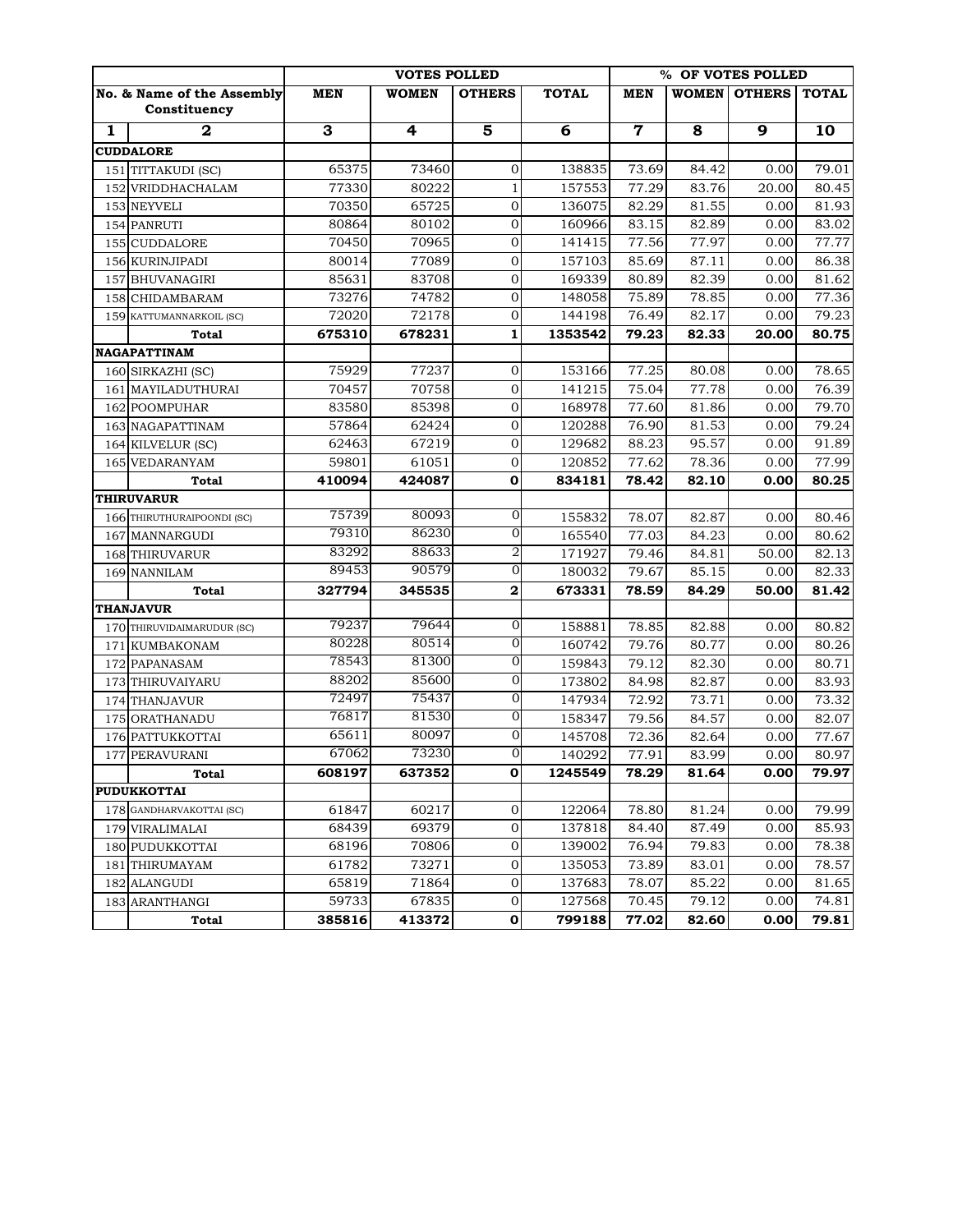|                |                                            |            | % OF VOTES POLLED |                         |              |             |       |                |              |
|----------------|--------------------------------------------|------------|-------------------|-------------------------|--------------|-------------|-------|----------------|--------------|
|                | No. & Name of the Assembly<br>Constituency | <b>MEN</b> | <b>WOMEN</b>      | <b>OTHERS</b>           | <b>TOTAL</b> | <b>MEN</b>  | WOMEN | <b>OTHERS</b>  | <b>TOTAL</b> |
| $\mathbf{1}$   | $\mathbf{2}$                               | 3          | 4                 | 5                       | 6            | $\mathbf 7$ | 8     | $\overline{9}$ | 10           |
|                | <b>SIVAGANGA</b>                           |            |                   |                         |              |             |       |                |              |
|                | 184 KARAIKUDI                              | 78963      | 88940             | 0                       | 167903       | 70.22       | 77.84 | 0.00           | 74.06        |
|                | 185 TIRUPPATTUR                            | 79013      | 93633             | $\overline{0}$          | 172646       | 73.33       | 84.69 | 0.00           | 79.08        |
|                | 186 SIVAGANGA                              | 71651      | 84939             | $\overline{0}$          | 156590       | 67.68       | 79.15 | 0.00           | 73.45        |
|                | 187 MANAMADURAI (SC)                       | 77217      | 83853             | $\mathbf 0$             | 161070       | 73.39       | 79.84 | 0.00           | 76.61        |
|                | <b>Total</b>                               | 306844     | 351365            | $\mathbf 0$             | 658209       | 71.15       | 80.37 | 0.00           | 75.79        |
| <b>MADURAI</b> |                                            |            |                   |                         |              |             |       |                |              |
|                | 188 MELUR                                  | 74674      | 84092             | $\mathbf 0$             | 158766       | 75.63       | 84.37 | 0.00           | 80.02        |
|                | <b>189 MADURAI EAST</b>                    | 89050      | 90258             | $\mathbf 0$             | 179308       | 76.49       | 77.49 | 0.00           | 76.99        |
|                | 190 SHOLAVANDAN (SC)                       | 72132      | 72023             | $\overline{0}$          | 144155       | 82.80       | 82.99 | 0.00           | 82.90        |
|                | 191 MADURAI NORTH                          | 70641      | 72045             | $\overline{0}$          | 142686       | 72.65       | 73.31 | 0.00           | 72.98        |
|                | 192 MADURAI SOUTH                          | 67553      | 67727             | 0                       | 135280       | 75.49       | 75.91 | 0.00           | 75.70        |
|                | 193 MADURAI CENTRAL                        | 71919      | 71908             | $\overline{0}$          | 143827       | 75.04       | 74.52 | 0.00           | 74.78        |
|                | <b>194 MADURAI WEST</b>                    | 80576      | 79389             | $\overline{0}$          | 159965       | 74.57       | 74.98 | 0.00           | 74.77        |
|                | 195 THIRUPARANKUNDRAM                      | 82198      | 80230             | $\mathbf 0$             | 162428       | 76.48       | 75.76 | 0.00           | 76.13        |
|                | 196 THIRUMANGALAM                          | 89306      | 92654             | 0                       | 181960       | 81.63       | 82.43 | 0.00           | 82.04        |
|                | 197 USILAMPATTI                            | 86132      | 86234             | $\overline{0}$          | 172366       | 79.44       | 80.63 | 0.00           | 80.03        |
|                | <b>Total</b>                               | 784181     | 796560            | $\mathbf 0$             | 1580741      | 77.02       | 78.24 | 0.00           | 77.63        |
| THENI          |                                            |            |                   |                         |              |             |       |                |              |
|                | 198 ANDIPATTI                              | 84428      | 85793             | $\mathbf 0$             | 170221       | 81.24       | 82.60 | 0.00           | 81.92        |
|                | 199 PERIYAKULAM (SC)                       | 79770      | 79606             | $\overline{a}$          | 159378       | 79.17       | 78.71 | 33.33          | 78.94        |
|                | 200 BODINAYAKANUR                          | 82475      | 84766             | 0                       | 167241       | 79.83       | 82.32 | 0.00           | 81.07        |
|                | 201 CUMBUM                                 | 80458      | 84345             | $\overline{0}$          | 164803       | 75.30       | 77.54 | 0.00           | 76.43        |
|                | <b>Total</b>                               | 327131     | 334510            | $\overline{\mathbf{c}}$ | 661643       | 78.86       | 80.27 | 33.33          | 79.56        |
|                | <b>VIRUDHUNAGAR</b>                        |            |                   |                         |              |             |       |                |              |
|                | 202 RAJAPALAYAM                            | 73022      | 75503             | $\mathbf 0$             | 148525       | 79.17       | 81.02 | 0.00           | 80.09        |
|                | 203 SRIVILLIPUTHUR (SC)                    | 76482      | 78678             | $\mathbf 0$             | 155160       | 80.44       | 81.76 | 0.00           | 81.10        |
|                | 204 SATTUR                                 | 74018      | 78097             | $\mathbf 0$             | 152115       | 81.03       | 83.29 | 0.00           | 82.18        |
|                | 205 SIVAKASI                               | 72945      | 74248             | $\mathbf 0$             | 147193       | 80.73       | 80.98 | 0.00           | 80.85        |
|                | 206 VIRUDHUNAGAR                           | 66710      | 67477             | $\mathbf 0$             | 134187       | 78.73       | 79.14 | 0.00           | 78.93        |
|                | 207 ARUPPUKKOTTAI                          | 71563      | 77195             | 0                       | 148758       | 81.38       | 84.69 | 0.00           | 83.06        |
|                | 208 TIRUCHULI                              | 72829      | 76038             | $\mathbf 0$             | 148867       | 82.79       | 85.01 | 0.00           | 83.91        |
|                | Total                                      | 507569     | 527236            | 0                       | 1034805      | 80.61       | 82.28 | 0.00           | 81.45        |
|                | <b>RAMANATHAPURAM</b>                      |            |                   |                         |              |             |       |                |              |
|                | 209 PARAMAKUDI (SC)                        | 69355      | 78740             | 10                      | 148105       | 67.71       | 76.71 | 66.67          | 72.21        |
|                | 210 TIRUVADANAI                            | 70615      | 85042             | $\mathbf 0$             | 155657       | 64.63       | 78.36 | 0.00           | 71.47        |
|                | 211 RAMANATHAPURAM                         | 73651      | 86415             | 0                       | 160066       | 64.99       | 76.63 | 0.00           | 70.79        |
|                | 212 MUDHUKULATHUR                          | 83113      | 93701             | $\mathbf 0$             | 176814       | 64.33       | 73.49 | 0.00           | 68.88        |
|                | Total                                      | 296734     | 343898            | 10                      | 640642       | 65.33       | 76.18 | 28.57          | 70.73        |
|                | <b>THOOTHUKKUDI</b>                        |            |                   |                         |              |             |       |                |              |
|                | 213 VILATHIKULAM                           | 64907      | 68179             | 0                       | 133086       | 74.19       | 77.91 | 0.00           | 76.05        |
|                | 214 THOOTHUKKUDI                           | 78797      | 77700             | 0                       | 156497       | 73.99       | 73.32 | 0.00           | 73.66        |
|                | 215 TIRUCHENDUR                            | 68303      | 77048             | 0                       | 145351       | 73.92       | 78.98 | 0.00           | 76.52        |
|                | 216 SRIVAIKUNTAM                           | 63333      | 68530             | 0                       | 131863       | 74.03       | 76.06 | 0.00           | 75.07        |
|                | 217 OTTAPIDARAM (SC)                       | 63251      | 62962             | 0                       | 126213       | 75.33       | 75.94 | 0.00           | 75.63        |
|                | 218 KOVILPATTI                             | 63495      | 66907             | 0                       | 130402       | 70.61       | 73.92 | 0.00           | 72.27        |
|                | Total                                      | 402086     | 421326            | 0                       | 823412       | 73.67       | 75.97 | 0.00           | 74.83        |